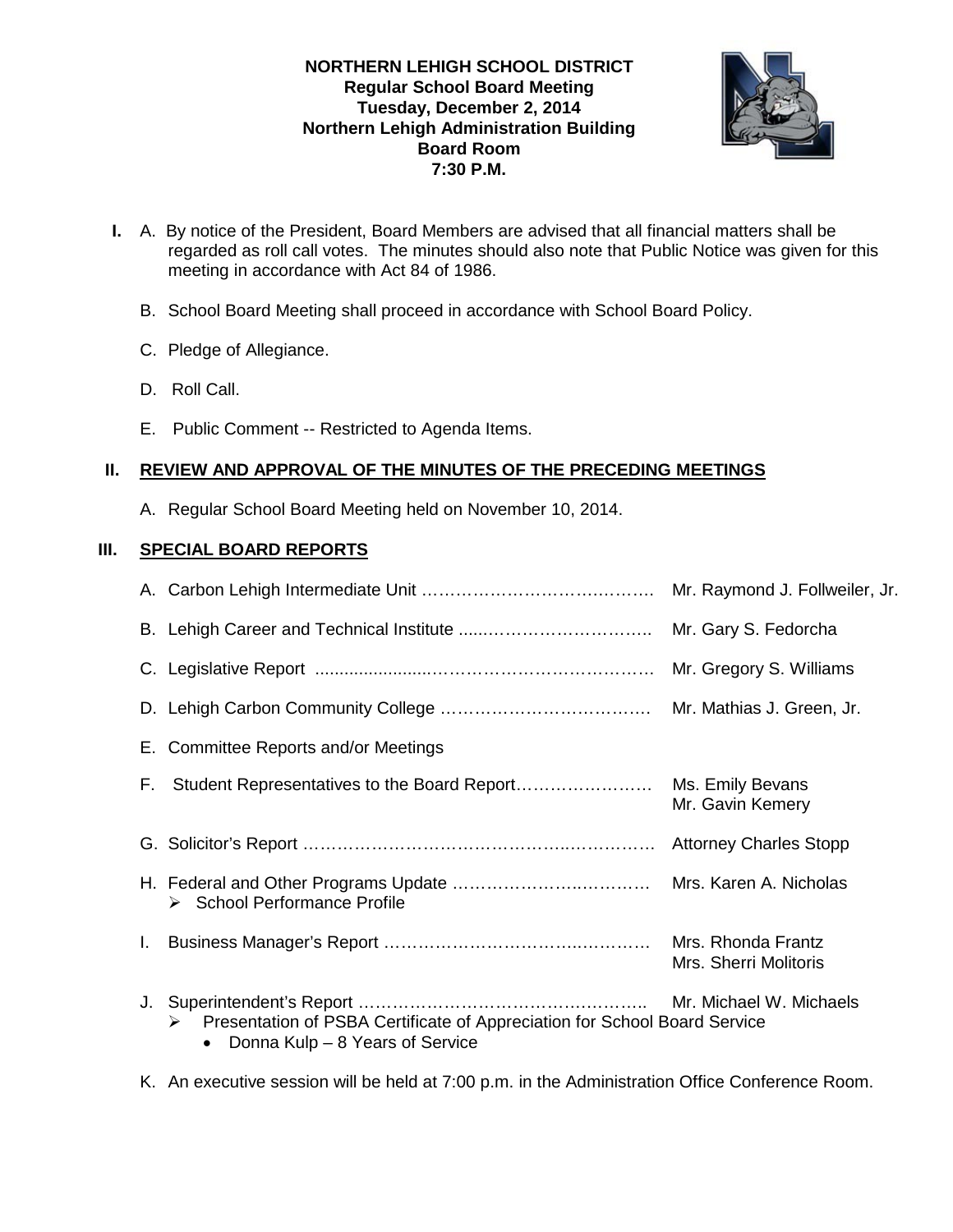# **IV (a). PERSONNEL**

#### A. Appointment – Instructional

| Michelle McCormick       | <b>Temporary Vacancy Replacement</b>                 |
|--------------------------|------------------------------------------------------|
| Assignment:              | First Grade Teacher replacing an employee on family  |
|                          | medical leave                                        |
| Salary:                  | Substitute Teacher Rate Days 1-30; Day 31 and beyond |
|                          | \$45,680 prorated (Step 1 Bachelors on the 2014-2015 |
|                          | <b>CBA Salary Schedule)</b>                          |
| Effective:               | November 18, 2014                                    |
| <b>Termination Date:</b> | On or about March 30, 2015                           |
|                          |                                                      |

#### B. Resignations

Accept the resignation of Diana Beltran from her position as Office Aide at Slatington Elementary School effective the end of the work day November 25, 2014. Ms. Beltran has accepted full time employment elsewhere.

#### C. Family Medical Leave

- 1. Approve the request of employee #6821 to take a two week Family Medical Leave beginning on or about February 5, 2015, for the birth of a child. Employee is requesting to use ten (10) sick days in conjunction with the family medical leave.
- 2. Approve the request of employee #3655 to take a family medical leave beginning November 18, 2014 for medical reasons. Employee is using sick days in conjunction with his medical leave. Employee plans to return to his current position upon release of his attending physician.

# D. Game Workers 2014-2015

Approve the following list of people as Game Workers for the 2014-2015 school year. Game Workers consist of ticket sellers and takers, game announcers, scoreboard operators, timers, field judges, scorekeepers. Rate of pay is consistent with the rates approved on the 2014- 2015 Supplementary Personnel Salary Schedule:

David Schmall\* **\*Pending Verification of Missing Personnel File Items**

### E. Co-Curricular Volunteers 2014-2015

Melissa Olewine\* The Refreshment Stand Volunteer Sandy Schaffer\* Refreshment Stand Volunteer Heidi Taylor\* Refreshment Stand Volunteer Sandy Young\* The Refreshment Stand Volunteer **\*Pending Verification of Missing Personnel File Items**

### **IV (b). PERSONNEL**

A. Approve a twelve week unpaid leave of absence extension for employee #6922 effective November 17, 2014. She plans to return to her current position upon medical release from her physician.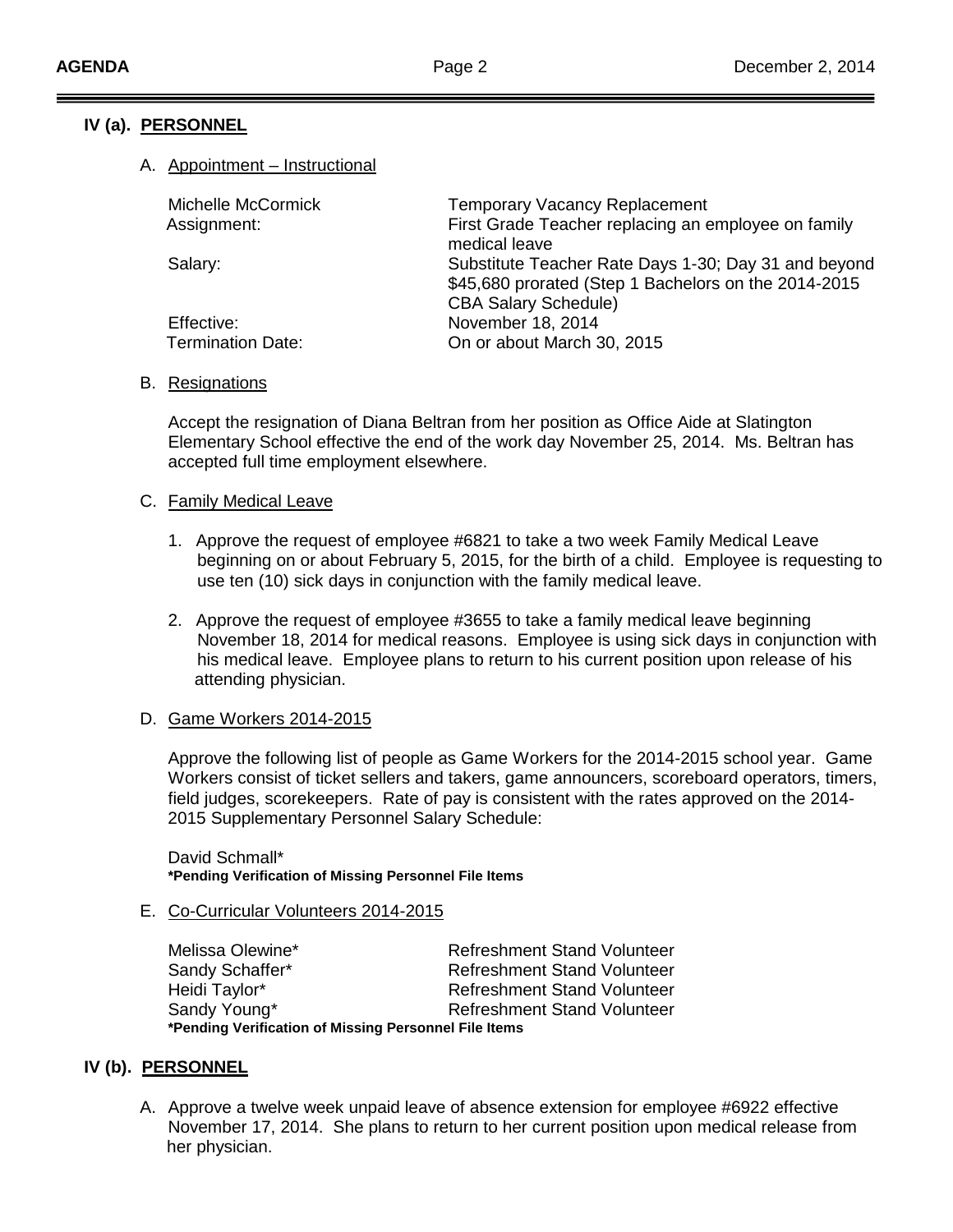#### **V. CONFERENCES**

- A. Rhonda Frantz  $60^{th}$  Annual PASBO Conference March 11-13, 2015 Hershey Lodge and Convention Center – Hershey, PA – Registration: \$299.00, Lodging: \$156.51, Meals: \$64.00 – Total Approximate Cost: \$519.51 – Funding: Business Office Budget **(Attachment #1)**
- B. Sherri Molitoris 60<sup>th</sup> Annual PASBO Conference March 11-13 2015 Hershey Lodge and Convention Center – Hershey, PA – Registration: \$299.00, Lodging: \$156.51, Travel: \$108.00, Meals: \$64.00 – Total Approximate Cost: \$627.51 – Funding: Business Office Budget. **(Attachment #2)**
- **VI. POLICY**

#### **VII. CURRICULUM AND INSTRUCTION**

- **VIII. OLD BUSINESS**
	- **IX. NEW BUSINESS**

#### **X. FINANCIAL**

- A. Approve the Following Financial Reports:
	- 1. General Fund month of October
- B. Approve the Following List of Bills:
	- 1. General Fund months of November & December 2014
	- 2. Refreshment Stand month of November 2014
- C. Approve and appoint the following individuals as required by House Bill 1590, effective December 21, 2014, requiring deputy tax collectors be appointed in the event the tax collector becomes incapacitated.

| <b>BOROUGH OF SLATINGTON:</b> | Stephanie A. Druckenmiller |
|-------------------------------|----------------------------|
| <b>BOROUGH OF WALNUTPORT:</b> | Nancy A. Treskot           |
| <b>WASHINGTON TOWNSHIP:</b>   | JoAnn E. Ahner             |

- D. Authorize Administration to participate in the Securities and Exchange Commission's Municipalities Continuing Disclosure Cooperation Initiative.
- E. Approve abatement/exoneration requests of per capita taxes, for the residents that fall within the guidelines, as presented. **(Attachment #3)**

# **XI. LEGAL**

### **XII. CORRESPONDENCE**

#### **XIII. INFORMATION**

A. Minutes of the Carbon Lehigh Intermediate Unit #21 Board of Directors meeting held on October 20, 2014.